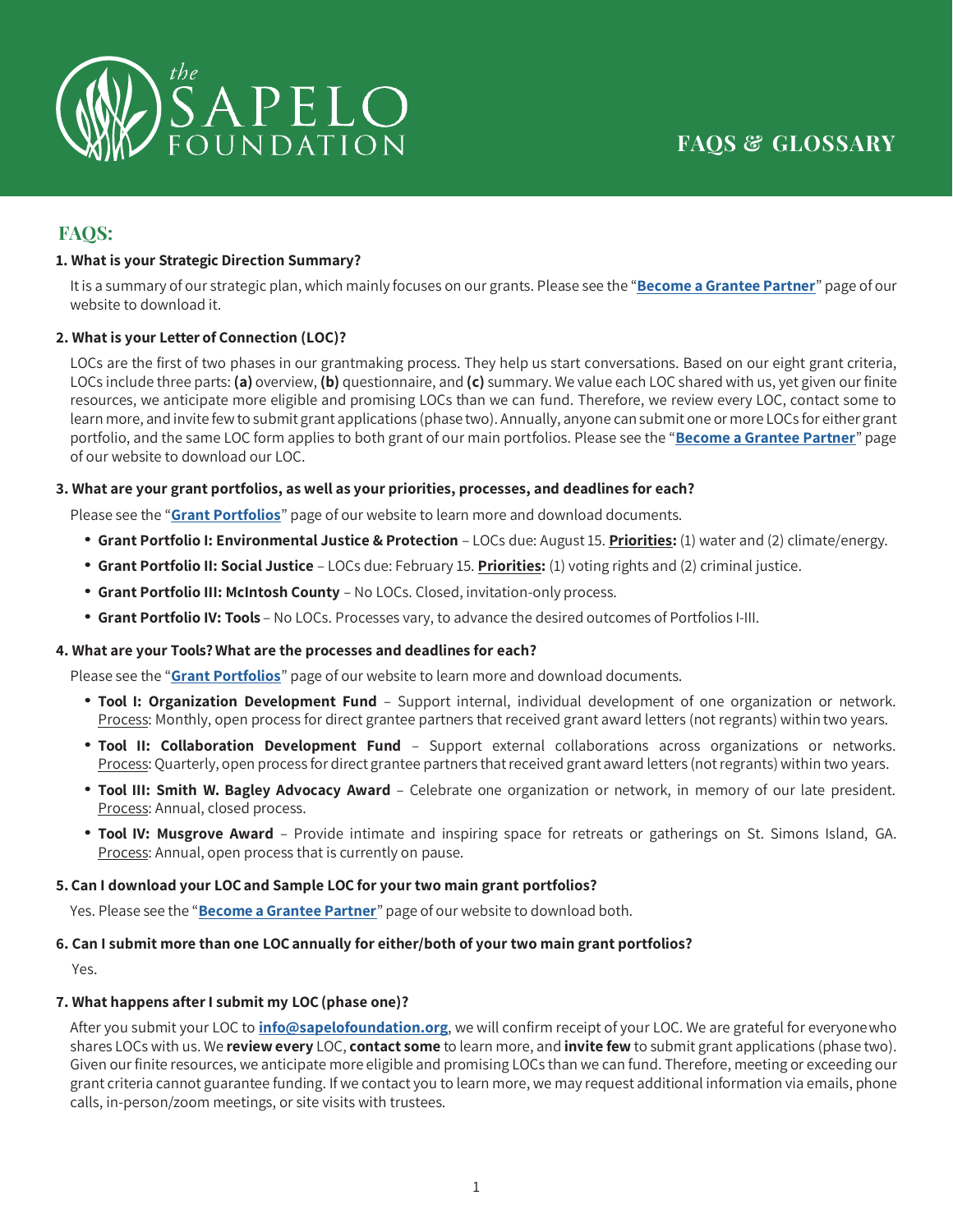

#### **8. What happens if I am invited to submit a grant application (phase two)? What are the deadlines?**

Grant applications are invitation-only and based on LOCs. Beyond what was shared in original LOC submissions, grant applications only request: **(a)** some additional information (e.g., budgets) and **(b)** final/updated LOCs that may include revised or expanded responses to key questions. During board meetings, our trustees vote on all grants. At least a month before a deadline, grant applications are available on our online portal. Given our longtime policy: Incomplete or late grant applications cannot be accepted, unless extensions were requested or offered at least three days before a deadline. Please see the "**[Grantee Partners](https://sapelofoundation.org/grantee-partners/)**" page of our website to access our online portal for grant applications and grant reports. Deadlines:

- **Grant Portfolio I: Environmental Justice & Protection**  Grant applications due: February 15.
- **Grant Portfolio II: Social Justice**  Grant applications due: August 15.

#### **9. What does your grant report include? What are the deadlines?**

Although we look forward to being in touch with grantee partners throughout each year, annual grant reports help our grantee partners and our foundation assess, evaluate, and learn together. Grant reports let grantee partners share outcomes, updates, and lessons learned about: **(a)** content from grant applications and **(b)** one or more of our four desired outcomes for a given grant portfolio. At least a month before a deadline, grant reports are made available to on our online portal. Given our longtime policy: Grantee partners that do not submit complete and on-time reports cannot be considered for future grants, unless extensions were requested or offered at least three days before a deadline. Please see the "Recent Grantee Partners" page of our website to access our online portal for grant applications and grant reports. Deadlines:

- **Grant Portfolio I: Environmental Justice & Protection**  Grant reports due: February 1.
- **Grant Portfolio II: Social Justice**  Grant reports due: August 1.

#### **10. Who are your grantee partners?**

501(c)3 nonprofit organizations (or their fiscal sponsors) that align with our grant criteria and represent their own organizations, formal networks, or less-formal collaborations of two or more organizations.

#### **11. Where do your grantee partners work?**

Georgia: We either support **(a)** statewide efforts, with meaningful inclusion and perspectives of those living in more rural communities and smaller cities outside metro Atlanta or **(b)** local and regional efforts based outside metro Atlanta.

#### **12. How do you define metro Atlanta?**

We use the United Way's **[13-county definition for metro Atlanta](https://www.unitedwayatlanta.org/counties/)**: Butts, Cherokee, Clayton, Cobb, Coweta, Dekalb, Douglas, Fayette, Fulton, Gwinnett, Henry, Paulding, and Rockdale.

## 13. How do you define policy advocacy, civic engagement, and grassroots community organizing (listed in your criteria)?

Please see Glossary, below.

## **14. How do you define anchor institutions (listed in your criteria)?**

Please see Glossary, below.

#### **15. How are you responding to COVID, as well as the movement for black lives and racial justice?**

In 2020, we significantly increased our annual grant budget. We will reassess our grant budget annually for three years.

#### **16. Do you take phone calls from potential grantee partners?**

We are always grateful to connect. However, we ask potential grantee partners to first review our materials and email a completed LOC to us. We will be in touch to learn more, if we think there may be a fit.

#### **17.Do you have a chartthat summarizes all of your deadlines for yourtwo main portfolios (Environmental Justice & Protection and SocialJustice)?**

Yes. See below. It is from our Strategic Direction Summary, which can be downloaded on the "**Become a Grantee Partner**" page of our website.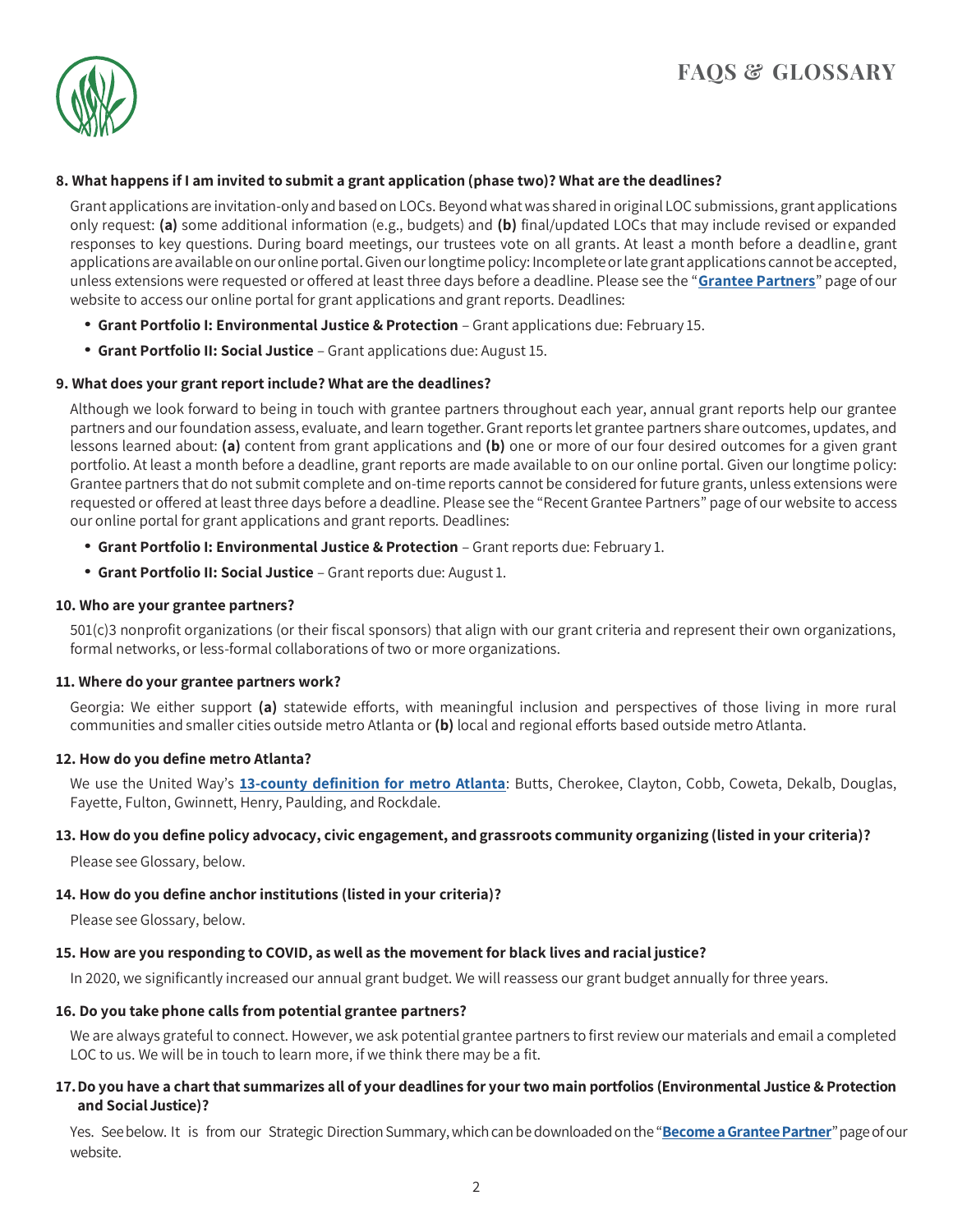

| <b>Timeline</b>                                                     | <b>Grant Portfolio I:</b><br><b>Environmental Justice &amp; Protection   Social Justice</b> | <b>Grant Portfolio II:</b>    |
|---------------------------------------------------------------------|---------------------------------------------------------------------------------------------|-------------------------------|
| <b>Grantmaking Phase I - Letters of Connection Due:</b>             | August 15                                                                                   | February 15                   |
| <b>Board Meeting I</b> - Grant Application Invitations Issued: Fall |                                                                                             | Spring                        |
| <b>Grantmaking Phase II - Grant Applications Due:</b>               | February 15                                                                                 | August 15                     |
| <b>Board Meeting II - Grant Awards Issued:</b>                      | Spring                                                                                      | Fall                          |
| Assess, Evaluate, & Learn - Grant Reports Due:                      | February 1 of following year(s)                                                             | August 1 of following year(s) |

## **GLOSSARY:**

This glossary serves as a clarifying and helpful starting point. It is based on an amalgam of resources, history of efforts for just systemic change, and our internal reflections. We welcome more definitions and approaches.

**1. Justice** – Demonstration of what is morally upright, good, fair, righteous, and merit-worthy.

- **2.Social & Environmental Justice Philanthropy**  Capital utilization meant to benefit marginalized or vulnerable communities (population element) and meant for effective, long-term, and just systemic change (strategy element). Capital can include grants, endowments, human resources, advocacy, relationships, etc. Resource: NCRP
- **3. Policy Advocacy**  Power-building strategy of promoting the adoption of a policy or idea. **[Resource:NDI](https://www.ncrp.org/wp-content/uploads/2016/11/LeveragingLimitedDollars.pdf)**
	- Examples Pursue precedent-setting litigation, launch media campaigns, advance issue advocacy, etc.
	- Common Decision-Makers or Targets Executive branch (governors), legislative branch (city counselors), judicial branch (judges), administrative agency (Dept. of Energy), business (CEOs), or public (residents).
- **4.Civic Engagement**  Power-building strategy of helping people be active participants in building and strengthening their communities, whether defined as a shared place, identity, or interest. **[Resource:](http://www.pacefunders.org/wp-content/uploads/2017/04/Civic-Engagement-Definition.pdf) PACE**
	- Examples Vote, engage in GOTV efforts, canvass, complete the census, etc.
	- Common Decision-Makers or Targets Voters, residents, candidates, elected officials, etc.
- **5.Grassroots Community Organizing**  Power-building strategy of integrating relationships, leadership, and agency; bringing the power of collective voice to bear on the issues that impact communities; and engaging with relevant decision-makers to bring goals to fruition. **[Resource:](https://www.ncrp.org/wp-content/uploads/2016/11/LeveragingLimitedDollars.pdf) NCRP**
	- Examples Develop community agendas, protest, sign petitions, boycott, implement direct actions, etc.
	- Common Decision-Makers or Targets See "policy advocacy" and "civic engagement."
	- Grass-Tops Community Organizing Leaders in positions of power access and influence decision-makers.
	- Astroturf Community Organizing Faux grassroots/tops organizing. **[Resource: Community](https://www.communitycatalyst.org/resources/tools/grassroots/more-about-astroturf) Catalyst**
- **6. Anchor Institutions**  Organizations that demonstrate the following attributes:
	- Have a track record of helping catalyze just systemic change.
	- Are trusted by the community and relied upon by other organizations.
	- Lead, convene, or support networks.
	- Demonstrate deep expertise (strategies, communities, places, issues, sectors, or movements).
	- Are usually place-based (local, regional, or statewide).
	- Have strong organizational health (financial sustainability, internal capacity, and strategic acumen).